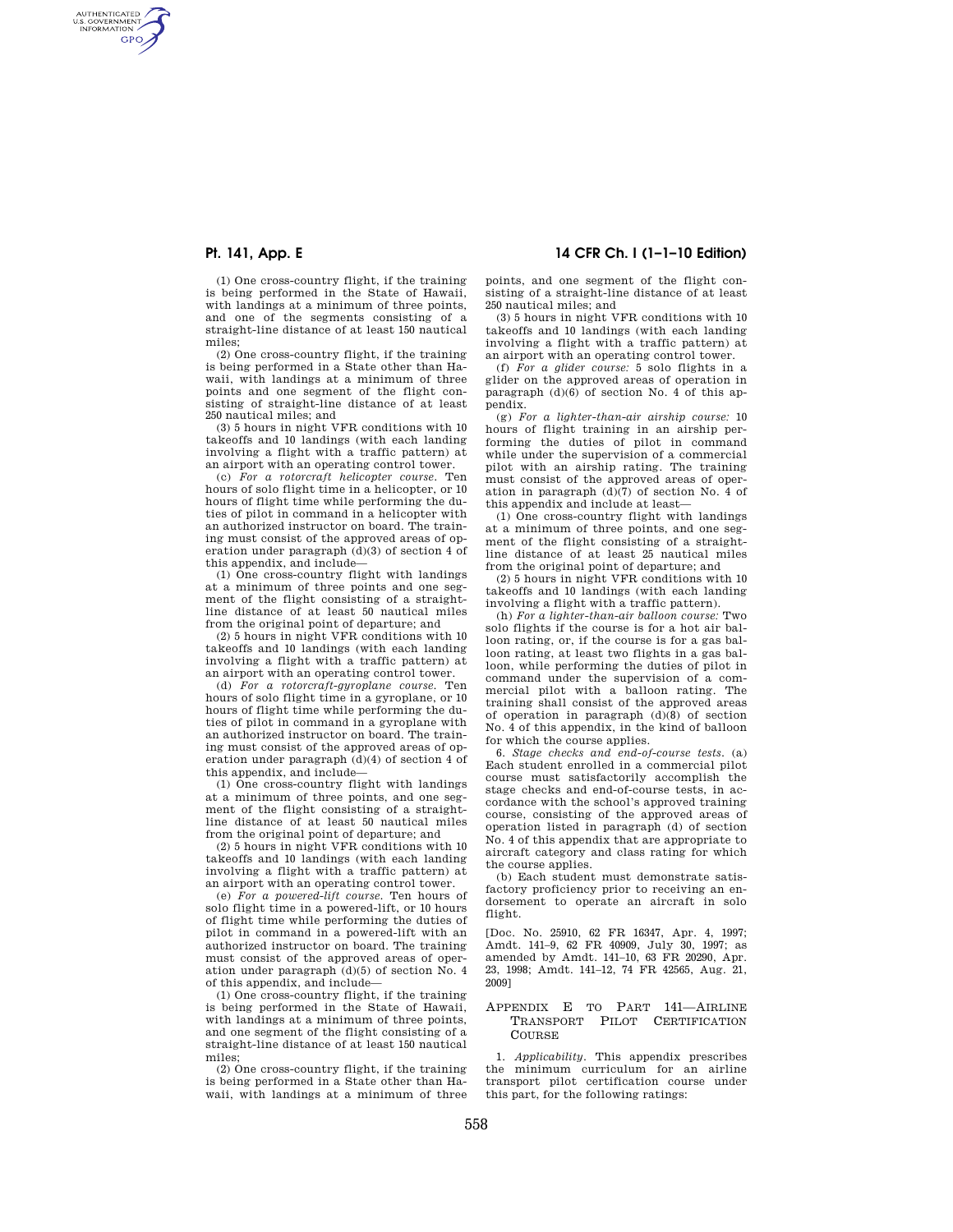## Federal Aviation Administration, DOT **PH. 141, App. E**

(a) Airplane single-engine.

(b) Airplane multiengine. (c) Rotorcraft helicopter.

(d) Powered-lift.

2. *Eligibility for enrollment.* Before completing the flight portion of the airline transport pilot certification course, a person must meet the aeronautical experience requirements for an airline transport pilot certificate under part 61, subpart G of this chapter that is appropriate to the aircraft category and class rating for which the course applies, and:

(a) Hold a commercial pilot certificate and an instrument rating, or an airline transport pilot certificate with instrument privileges;

(b) Meet the military experience requirements under §61.73 of this chapter to qualify for a commercial pilot certificate and an instrument rating, if the person is a rated military pilot or former rated military pilot of an Armed Force of the United States; or

(c) Hold either a foreign airline transport pilot license or foreign commercial pilot license and an instrument rating, if the person holds a pilot license issued by a contracting State to the Convention on International Civil Aviation.

3. *Aeronautical knowledge areas.* (a) Each approved course must include at least 40 hours of ground training on the aeronautical knowledge areas listed in paragraph (b) of this section, appropriate to the aircraft category and class rating for which the course applies.

(b) Ground training must include the following aeronautical knowledge areas:

(1) Applicable Federal Aviation Regulations of this chapter that relate to airline transport pilot privileges, limitations, and flight operations;

(2) Meteorology, including knowledge of and effects of fronts, frontal characteristics, cloud formations, icing, and upper-air data;

(3) General system of weather and NOTAM collection, dissemination, interpretation, and use;

(4) Interpretation and use of weather charts, maps, forecasts, sequence reports, abbreviations, and symbols;

(5) National Weather Service functions as they pertain to operations in the National Airspace System:

(6) Windshear and microburst awareness, identification, and avoidance;

(7) Principles of air navigation under instrument meteorological conditions in the National Airspace System;

(8) Air traffic control procedures and pilot responsibilities as they relate to en route operations, terminal area and radar operations, and instrument departure and approach procedures;

(9) Aircraft loading; weight and balance; use of charts, graphs, tables, formulas, and computations; and the effects on aircraft performance;

(10) Aerodynamics relating to an aircraft's flight characteristics and performance in normal and abnormal flight regimes;

(11) Human factors;

(12) Aeronautical decision making and judgment; and

(13) Crew resource management to include crew communication and coordination.

4. *Flight training.* (a) Each approved course must include at least 25 hours of flight training on the approved areas of operation listed in paragraph (c) of this section appropriate to the aircraft category and class rating for which the course applies. At least 15 hours of this flight training must be instrument flight training.

(b) For the use of flight simulators or flight training devices—

(1) The course may include training in a flight simulator or flight training device, provided it is representative of the aircraft for which the course is approved, meets the requirements of this paragraph, and the training is given by an authorized instructor.

(2) Training in a flight simulator that meets the requirements of §141.41(a) of this part may be credited for a maximum of 50 percent of the total flight training hour requirements of the approved course, or of this section, whichever is less.

(3) Training in a flight training device that meets the requirements of §141.41(b) of this part may be credited for a maximum of 25 percent of the total flight training hour requirements of the approved course, or of this section, whichever is less.

(4) Training in flight simulators or flight training devices described in paragraphs  $(b)(2)$  and  $(b)(3)$  of this section, if used in combination, may be credited for a maximum of 50 percent of the total flight training hour requirements of the approved course, or of this section, whichever is less. However, credit for training in a flight training device that meets the requirements of §141.41(b) cannot exceed the limitation provided for in paragraph (b)(3) of this section.

(c) Each approved course must include flight training on the approved areas of operation listed in this paragraph appropriate to the aircraft category and class rating for which the course applies:

(1) Preflight preparation;

(2) Preflight procedures;

(3) Takeoff and departure phase;

(4) In-flight maneuvers;

(5) Instrument procedures;

(6) Landings and approaches to landings;

(7) Normal and abnormal procedures;

(8) Emergency procedures; and

(9) Postflight procedures.

5. *Stage checks and end-of-course tests.* (a) Each student enrolled in an airline transport pilot course must satisfactorily accomplish the stage checks and end-of-course tests, in